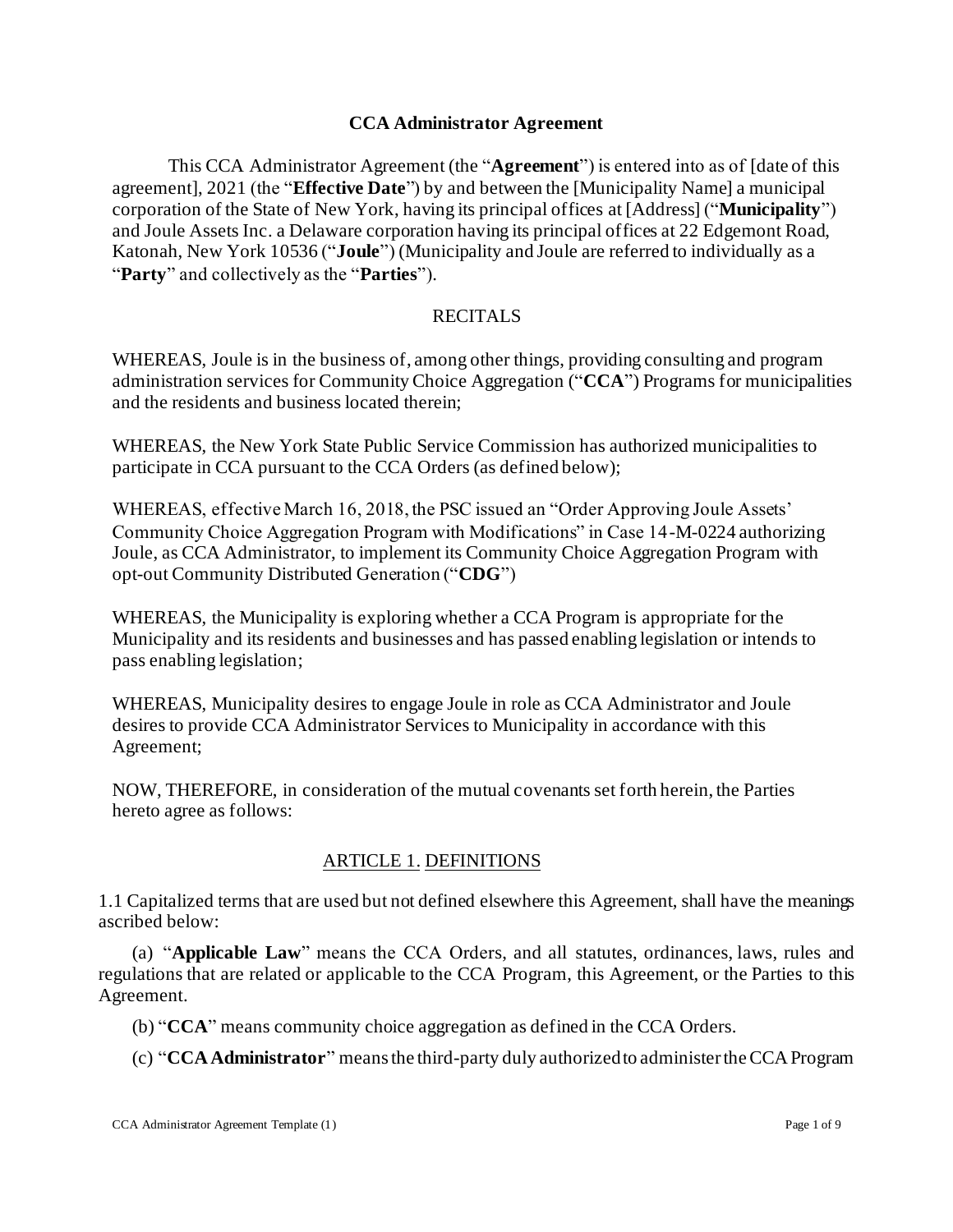including without limitation program organization, administration, procurement, communications, and for meeting all requirements for program implementation specified in the CCA Orders, unless otherwise specified.

(d) "**CCA Enabling Legislation**" means a local law adopted by Municipality according to Municipal Home Rule Law and in compliance with the CCA Orders that authorizes Municipality to implement a CCA Program.

(e) "**CCA Orders**" mean the PSC's "Order Authorizing Framework for Community Choice Aggregation Opt-Out Program," issued on April 21, 2016 in Case 14-M-0224, "Proceeding on Motion of the Commission to Enable Community Choice Aggregation Programs," as it may be amended from time to time, including subsequent orders of the Public Service Commission issued in connection with, or related to, Case No. 14-M-0224.

(f) "**CCA Program**" means the framework that Municipality uses to aggregate eligible customers located within the Municipality to provide access to default Energy Offerings on an opt-out basis and other Energy Offerings on an opt-in basis, as permitted or authorized by the CCA Orders.

(g) "**Compliant Bid**" means a bid for Energy Offering(s), submitted in compliance with the requirements set forth by the Parties in a solicitation, the terms of which are agreed upon by Municipality and Joule.

(h) "**Default Customer**" means a customer of electricity and/or natural gas services eligible to participate on an opt-out basis in the CCA Program or a customer who subsequently becomes eligible to participate in the CCA Program.

To the extent permitted by the CCA Orders, the Municipality may further limit Default Customers to specific geographic areas, specific service classes or otherwise defined segments of the Municipal population.

For the avoidance of doubt, a Default Customer must reside or be otherwise located within the geographic boundaries of the Municipality, as such boundaries exist as of the effective date of the applicable Energy Contract.

(i) "**DER Provider**" means a provider of products and/or services related to Distributed Energy Resources.

(j) "**Distributed Energy Resources**" or "**DER**" means local renewable energy projects, community distributed generation (e.g., community renewables), energy storage, peak demand management, energy efficiency, demand response, community resilience microgrid projects, and other clean energy projects and initiatives that reduce cost of service for Participating Customers, optimize system benefits, and/or address infrastructure and demand challenges within the geography of the CCA Program.

(k) "**Distribution Utility**" means the owner or controller of the means of distribution of electricity or natural gas in the Municipality. The Distribution Utility also serves as the default supplier of electricity or natural gas preceding the establishment of a CCA Program.

(l) "**Effective Date**" shall have the meaning set forth in the preamble to this Agreement.

(m) "**Energy Contract**" means an agreement to provide an Energy Offering to Participating Customers as entered into by and between the Energy Supplier, Municipality and/or Joule.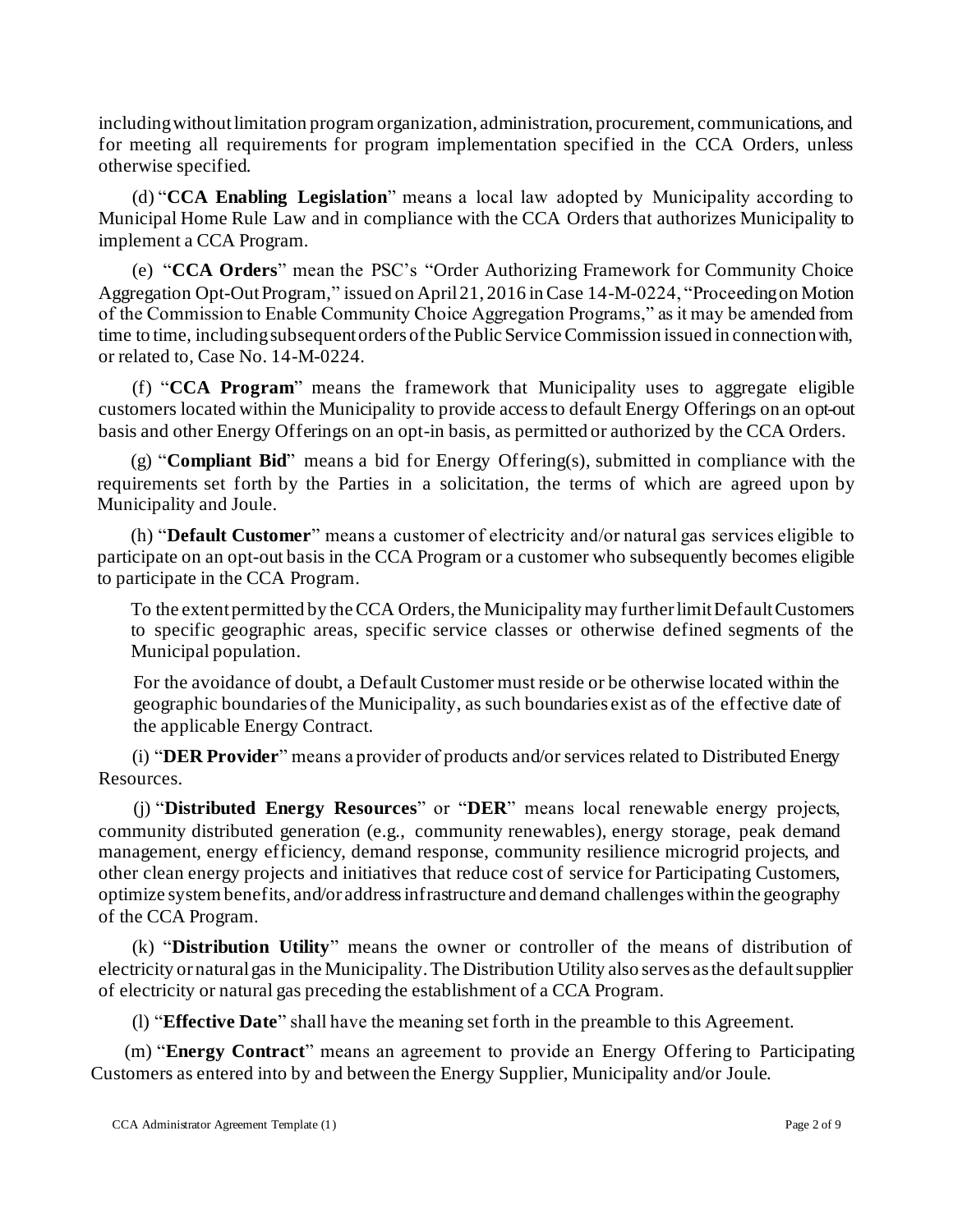(n) "**Energy Offering**" means any product or service authorized by the CCA Orders to be part of a CCA Program or otherwise permitted to be offered by Joule, including without limitation electricity or natural gas supply; community distributed generation, demand response or load management; energy efficiency; other DERs; and financing in connection therewith.

(o) "**Energy Supplier**" means an ESCO, DER Provider, or a provider of other energy products or services.

(p) "**ESCO**" means an entity duly authorized to conduct business in the State of New York as a generator of electricity and/or natural gas or other entity that procures and resells electricity or natural gas.

(q) "**Municipality**" means the municipality set forth in the preamble to this Agreement.

(r) "**Participating Customer"** means a Default Customer of the CCA Program who has not opted out, and a non-Default Customer of any service class who has voluntarily enrolled in the CCA Program.

(s) "**Public Service Commission**" or "**PSC**" means the New York State Public Service Commission or the New York State Department of Public Service acting as staff on behalf of the Public Service Commission.

# ARTICLE 2. APPOINTMENT OF JOULE AS CCA ADMINISTRATOR

2.1 Municipality hereby appoints Joule, and Joule agrees to serve, as CCA Administrator in connection with the Municipality's CCA Program for the term of this Agreement as permitted by, and in accordance with, the terms and provision of this Agreement, the CCA Orders and other Applicable Law. Municipality shall not hire another CCA Administrator for the term of the Agreement.

# ARTICLE 3. RESPONSIBILITIES OF THE PARTICIPATING MUNICIPALITY

3.1 Municipality agrees to investigate with Joule the benefits and desirability of implementing a CCA Program.

3.2 Municipality has enacted, or will enact, CCA Enabling Legislation.

3.3 Municipality shall, with Joule's support, promote and advocate for the CCA Program and educate the public, including without limitation:

- (a) Supporting the scheduling and facilitation of public meetings to disseminate educational information; and
- (b) Allowing use of municipal logo or seal and letterhead for CCA Program promotion; and
- (c) Supporting the promotion of the CCA Program through use of municipal website, social media, municipal newsletter and other municipal communication tools and press outlets.

3.4 Municipality shall, in collaboration with Joule, support CCA Program implementation, including without limitation:

(a) Participating in the solicitation, review, selection and award of a Compliant Bid to one or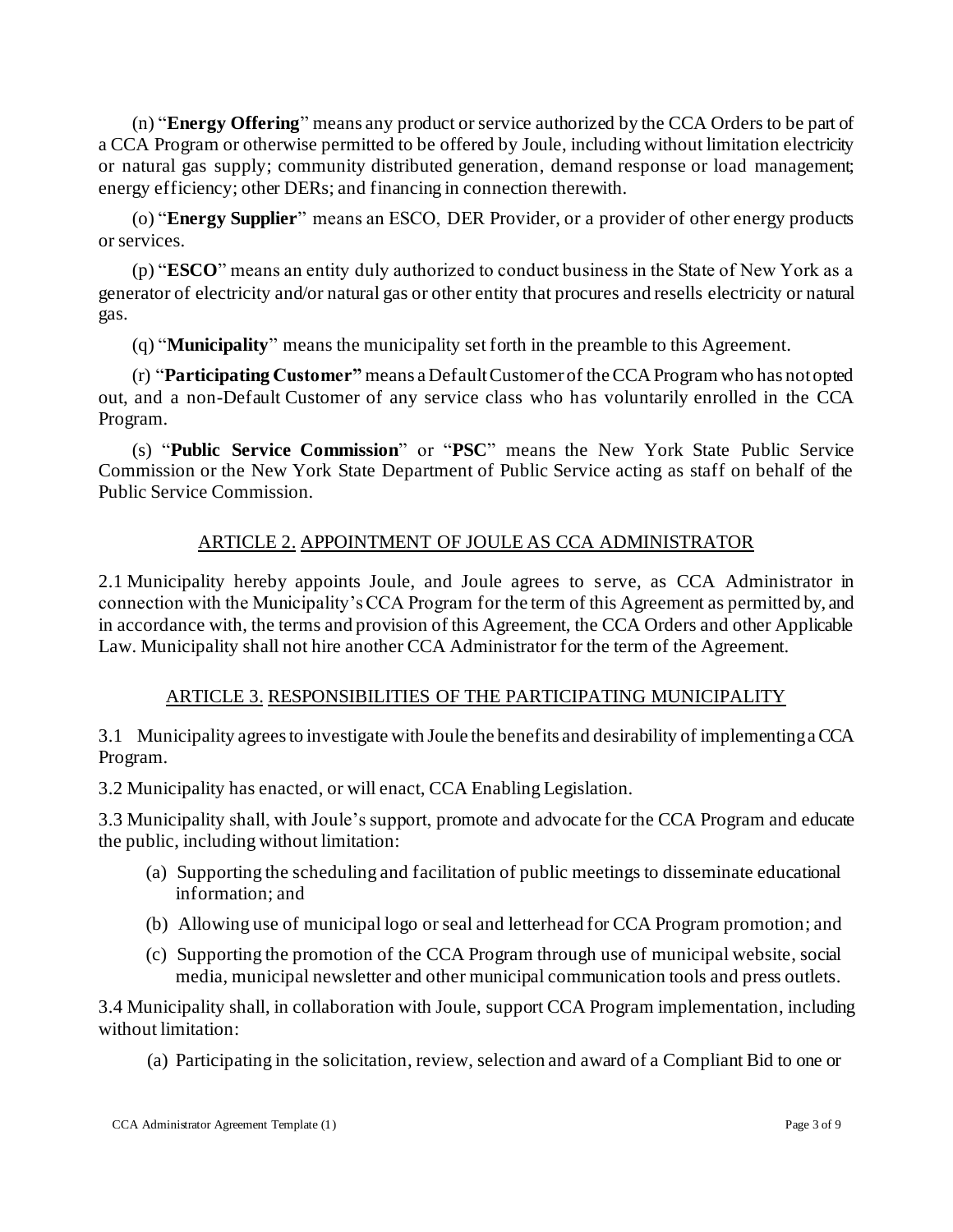more Energy Supplier(s); and

- (b) If requested by Joule, approving a municipal resolution in advance of any solicitation approving the terms and conditions of an Energy Contract relating to such solicitation, subject to the approval of such Energy Contract by the Municipality and its legal counsel; and
- (c) Executing one or more approved Energy Contract(s) with one or more Energy Supplier(s); and
- (d) Reviewing and approving of opt-out letter; and
- (e) Directing CCA Program questions to Joule.
- 3.5 Municipality shall comply with all Applicable Laws.

3.6 Nothing in this Agreement shall obligate Municipality to enter into any Energy Contract.

#### ARTICLE 4. RESPONSIBILITIES OF JOULE

4.1 As CCA Administrator, Joule shall be responsible for CCA Program organization, administration, procurement, communications, and implementation described in the CCA Orders, and as described herein.

4.2 Joule shall perform outreach and education activities on behalf of the Municipality for the CCA Program, including without limitation:

- (a) Provide Municipality with information concerning the benefits and desirability of implementing a CCA Program at public meetings, work sessions, phone calls and otherwise; and
- (b) Provide public outreach and education for the CCA Program for a minimum of the duration and breadth required by the PSC.

4.3 Joule shall implement the CCA Program on behalf of the Municipality, including without limitation;

- (a) Prepare, or have prepared, a CCA Program implementation plan and a data protection plan in accordance with the CCA Orders; and
- (b) Provide to the PSC, requested information and documentation of the actions undertaken by the Municipality in connection with the CCA Program and receive required regulatory approvals from the PSC; and
- (c) Manage the procurement process, including without limitation, preparing bid specifications, procuring competitive bids, reviewing responses and negotiating Energy Contract(s) with selected Energy Supplier(s) that are most advantageous to the CCA Program and Municipality; and
- (d) Secure the release of data from the Distribution Utility and manage data in compliance with all national, state and local laws, regulations and other government standards including a data security agreement executed with the Distribution Utility; and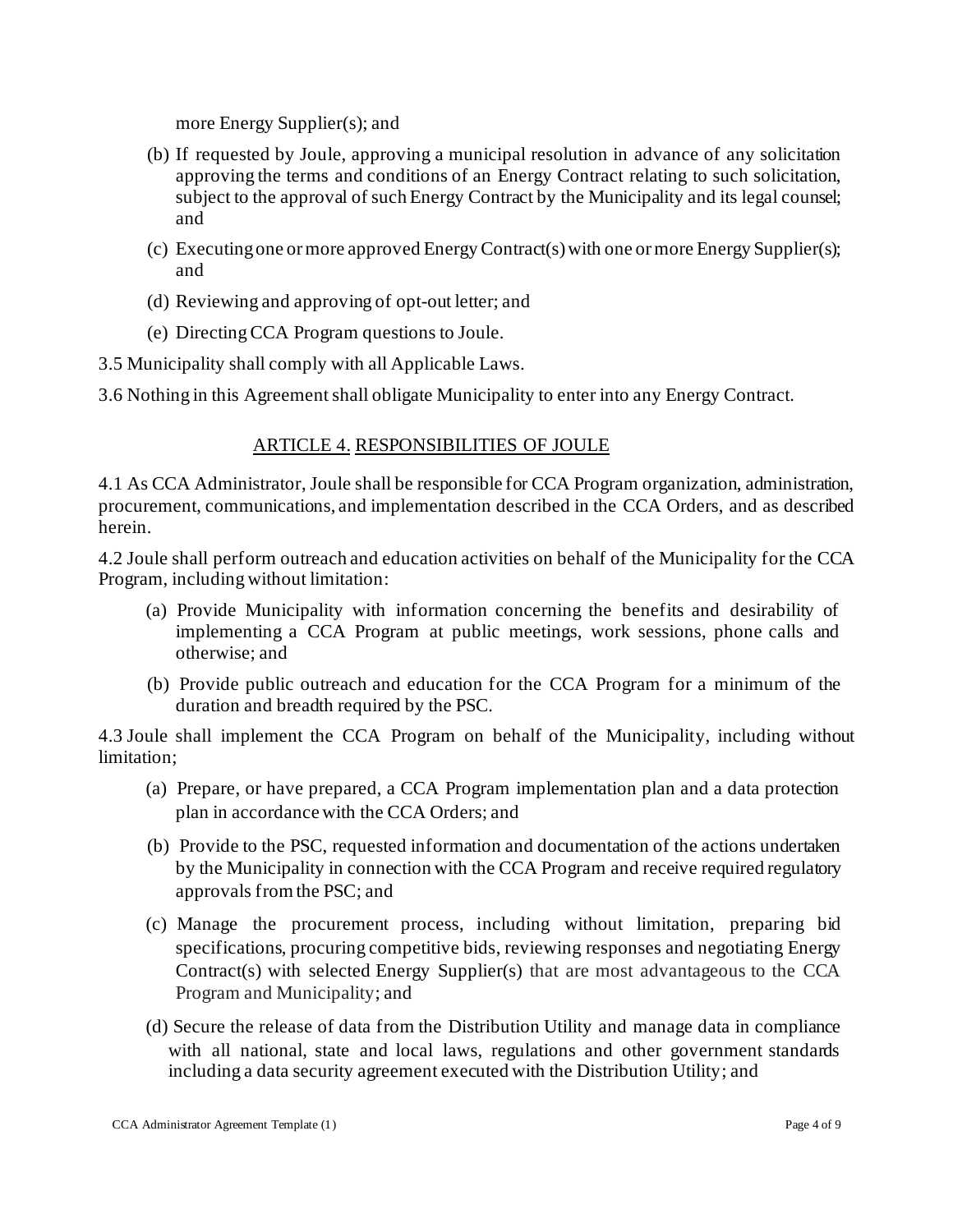- (e) Prepare opt-out letter and manage printing and mailing of letter to eligible customers; and
- (f) Manage the opt-out process including staffing of a call center to respond to questions or requests to opt-out; and
- (g) Conduct public outreach and education, on at least an annual basis, for the purpose of maintaining public support and awareness for the CCA Program; and
- (h) Provide reports to Municipality and PSC as required by the CCA Orders; and
- (i) Support communications between the Distribution Utility, Energy Supplier(s) and DPS, as required to enable a successful CCA Program.

4.4 Joule shall comply with all Applicable Laws.

### ARTICLE 5. PROGRAM ADMINISTRATION FEE

5.1 As consideration for providing services as CCA Administrator, Joule shall be paid by the Energy Supplier(s) a fee or commission. Such fee or commission shall either be described in the applicable solicitation or shall be approved in writing by the Parties.

5.2 In no event shall Municipality be required to make a payment to Joule for Joule's CCA Program Administration or other services, or for any expenses in relation to the CCA Program, except as agreed in writing by the Municipality.

## ARTICLE 6. TERM AND TERMINATION

6.1 Term. This Agreement shall commence on the Effective Date and shall have a term of eighteen (18) months; this Agreement shall auto renew for an additional eighteen (18) months, unless terminated in writing 30 days prior to such termination; provided, however, if one or more Energy Contract(s)is executed by the Municipality during the term (includingduringany renewal or extended term), the term of this Agreement shall extend until the expiration or termination of any such Energy Contract that is last in effect.

6.2 Termination for Cause. This Agreement may be terminated for cause by either Party (the "**Nonbreaching Party**") upon a material breach of the other Party (the "**Breaching Party**") if such Breaching Party has failed to cure such material breach within thirty (30) days of receiving written notice of such breach from the Non-breaching Party.

### ARTICLE 7. INSURANCE AND INDEMNIFICATION

7.1 Upon execution of an Energy Contract and for the balance of the term of this Agreement, Joule shall secure and maintain, at its own expense, errors and omissions insurance in an amount not less than one million dollars (\$1,000,000.00) per claim/annual aggregate for claims arising out of the performance of professional services and caused by negligent acts or omissions, with a deductible not to exceed \$50,000 without prior written approval of Municipality.

7.2 In addition to any other remedies available to the Municipality at law or equity, and notwithstanding any other provision contained herein, Joule shall indemnify, defend and hold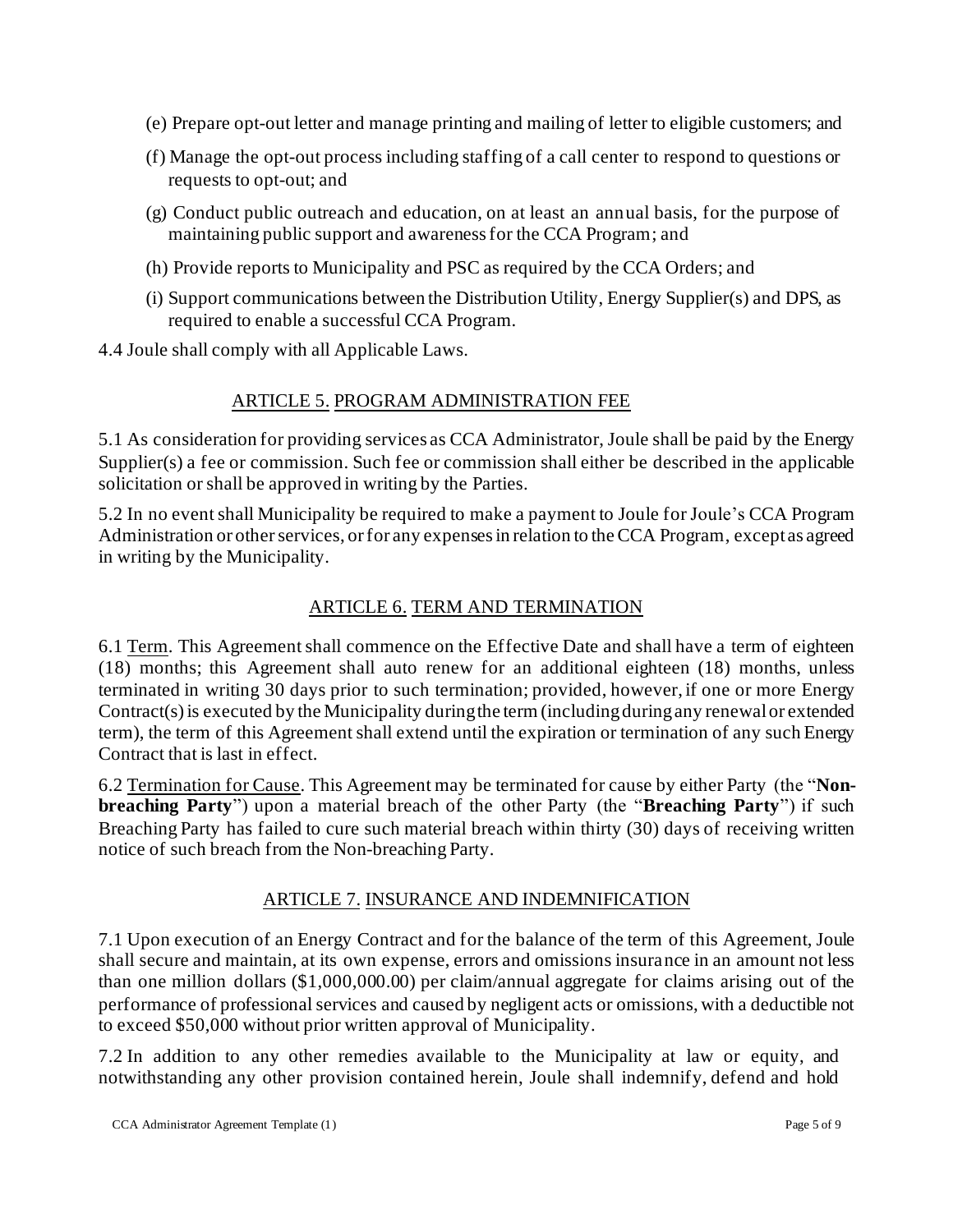harmless the Municipality and the Municipality's elected officials, officers, and employees, agents, representatives and independent contractors (the "**Municipal Indemnified Parties**"), from and against any and all costs, claims, liabilities, damages, expenses (including reasonable attorneys' fees), causes of action, suits or judgments, incurred by, on behalf of or involving any one of the Municipal Indemnified Parties to the extent arising directly from or in connection with a claim by a third-party (i.e., a person other than the Municipal Indemnified Parties) arising out of (i) any material breach of this Agreement by Joule (including its obligations, covenants, representations or warranties); or (ii) any material action or omission taken or made by Joule in connection with Joule's performance of this Agreement; which material breach, material action or omission is found in a final judgment by a court of competent jurisdiction or by arbitration to constitute Joule's material breach, negligence or willful misconduct, and excepting from both (i) and (ii) claims resulting from the actions (or omissions where there is a duty to act) of the Municipality or its respective elected officials, officers, employees, agents, representatives or independent contractors.

7.3 In addition to any other remedies available to Joule at law or equity, and notwithstanding any other provision contained herein, Municipality shall indemnify, defend and hold harmless Joule and its officers, and employees, agents, representatives and independent contractors (the "**Joule Indemnified Parties**"), from and against any and all costs, claims, liabilities, damages, expenses (including reasonable attorneys' fees), causes of action, suits or judgments, incurred by, on behalf of or involving any one of the Joule Indemnified Parties to the extent arising directly from or in connection with a claim by a third-party (i.e., a person other than the Joule Indemnified Parties) arising out of (i) any material breach of this Agreement by Municipality (including its obligations, covenants, representations or warranties); or (ii) any material action or omission taken or made by Municipality in connection with Municipality's performance of this Agreement; which material breach, material action or omission is found in a final judgment by a court of competent jurisdiction or by arbitration to constitute Municipality's material breach, negligence or willful misconduct, and excepting from both (i) and (ii) claims resulting from the actions (or omissions where there is a duty to act) of Joule or its respective officers, employees, agents, representatives or independent contractors.

### ARTICLE 8. CONFIDENTIAL INFORMATION.

<span id="page-5-1"></span><span id="page-5-0"></span>8.1 During the term of this Agreement, either Party (as the **"Disclosing Party"**) may disclose or make available to the other Party (as the **"Receiving Party"**) information about its business affairs, products/services, confidential intellectual property, trade secrets, third-party confidential information and other sensitive or proprietary information, whether orally or in written, electronic or other form or media, and whether or not marked, designated or otherwise identified as "confidential" (collectively, **"Confidential Information"**). Confidential Information shall not include information that, at the time of disclosure: (i) is or becomes generally available to and known by the public other than as a result of, directly or indirectly, any breach of this Section [8.1](#page-5-0) by the Receiving Party or any of its representatives; (ii) is or becomes available to the Receiving Party on a non-confidential basis from a third-party source, provided that such third party is not and was not prohibited from disclosing such Confidential Information; (iii) was known by or in the possession of the Receiving Party or its representatives prior to being disclosed by or on behalf of the Disclosing Party as demonstrated by written records; (iv) was or is independently developed by the Receiving Party without reference to or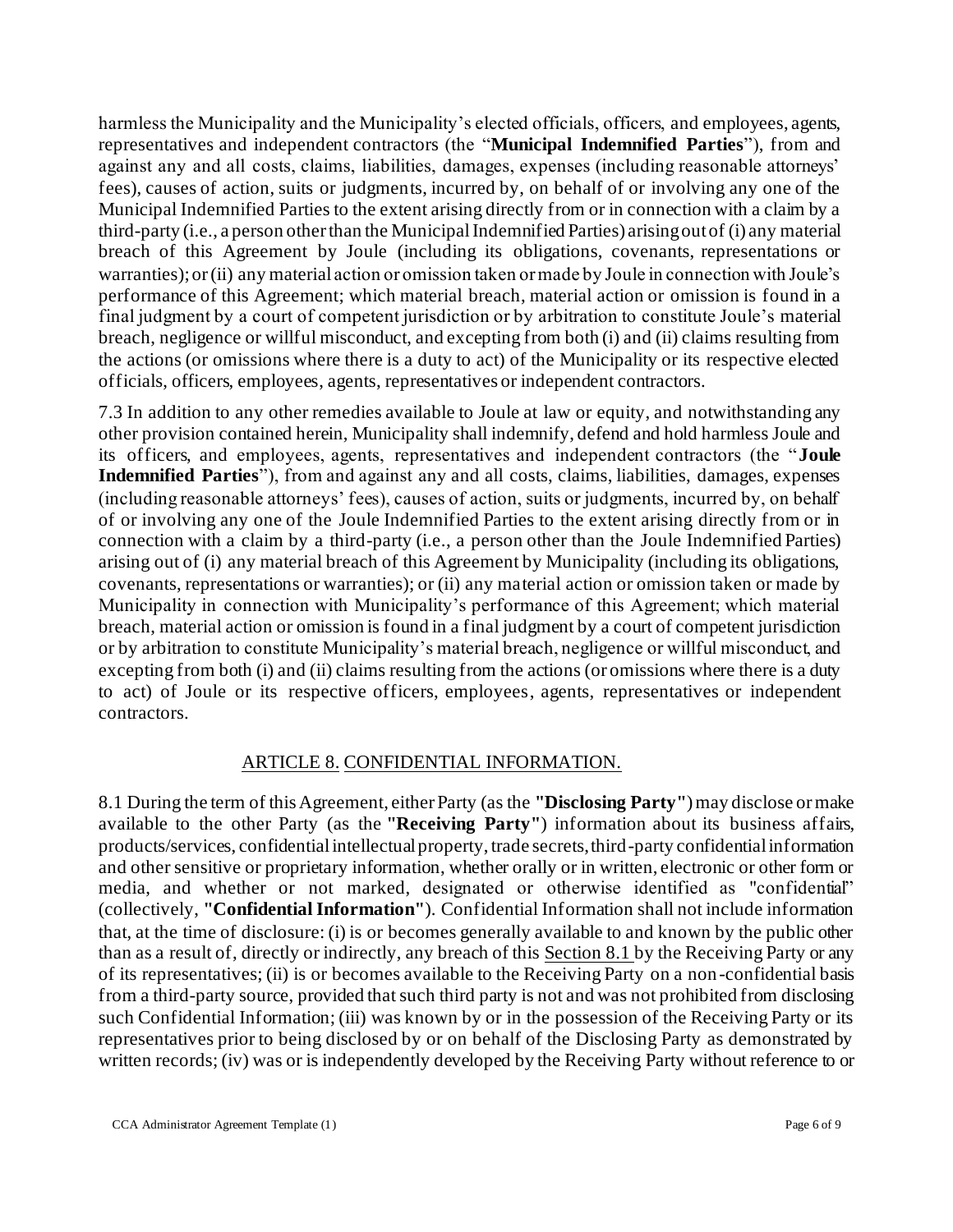use of, in whole or in part, any of the Disclosing Party's Confidential Information as demonstrated by written records; or (v) is required to be disclosed pursuant to applicable federal, state or local law, regulation or a valid order issued by a court or governmental agency of competent jurisdiction (the "**Order**"), provided that in such event the Receiving Party shall give the Disclosing Party prompt written notice of the Order and shall reasonably cooperate with the Disclosing Party prior to disclosure to provide the Disclosing Party with the opportunity, at Disclosing Party's expense, to interpose any and all objections it may have to disclosure of the information required by the Order, or to otherwise limit any disclosure required by the Order to the maximum extent permitted by law and all information disclosed shall otherwise remain Confidential Information until another exception exists described in this Section [8.1.](#page-5-0) The Receiving Party shall: (A) protect and safeguard the confidentiality of the Disclosing Party's Confidential Information with at least the same degree of care as the Receiving Party would protect its own Confidential Information, but in no event with less than a commercially reasonable degree of care; (B) not use the Disclosing Party's Confidential Information, or permit it to be accessed or used, for any purpose other than to exercise its rights or perform its obligations under this Agreement; and (C) not disclose any such Confidential Information to any third party, except to the Receiving Party's representatives, or approved subcontractors, who need to know the Confidential Information to assist the Receiving Party, or act on its behalf, to exercise its rights or perform its obligations under the Agreement, and who are under confidentiality obligations at least as protective as this Agreement. The Receiving Party shall be responsible for any breach of this Sectio[n 8.1](#page-5-0) caused by any of its representatives or subcontractors. In the event that a request is known to have been made by anyone seeking a court order disclosing any Confidential Information, the Receiving Party will provide (if permitted by the court order) the Disclosing Party with at least fifteen (15) days notice identifying the information sought to be disclosed, the name, address and telephone number of the third party seeking disclosure, the reason for the requested disclosure, the case style, case number and court having jurisdiction over the action, if any, in which disclosure is sought, and will provide copies of the request for disclosure.

8.2 The Parties agree that any Confidential Information disclosed by Disclosing Party shall only be disclosed to those officials, employees, representatives, and agents of the Receiving Party that have a need to know in order to administer the Agreement.

8.3 Compliance by the Municipality with the New York State Freedom of Information Law ("**NY FOIL**") shall not be a violation of this Article and Municipality shall have no duty to litigate or defend any action against it under the NY FOIL; provided, however, if legally permitted Municipality shall provide notice to Joule of any such compliance prior to disclosure which results in the disclosure of information otherwise prohibited by this Agreement.

8.4 The obligations under thi[s Article 8](#page-5-1) shall survive the termination or expiration of this Agreement for two  $(2)$  years.

### ARTICLE 9. MISCELLANEOUS

9.1 The Parties acknowledge and agree that Joule is an independent contractor and is not an employee of Municipality. Nothing in this Agreement shall be construed to create a relationship between Joule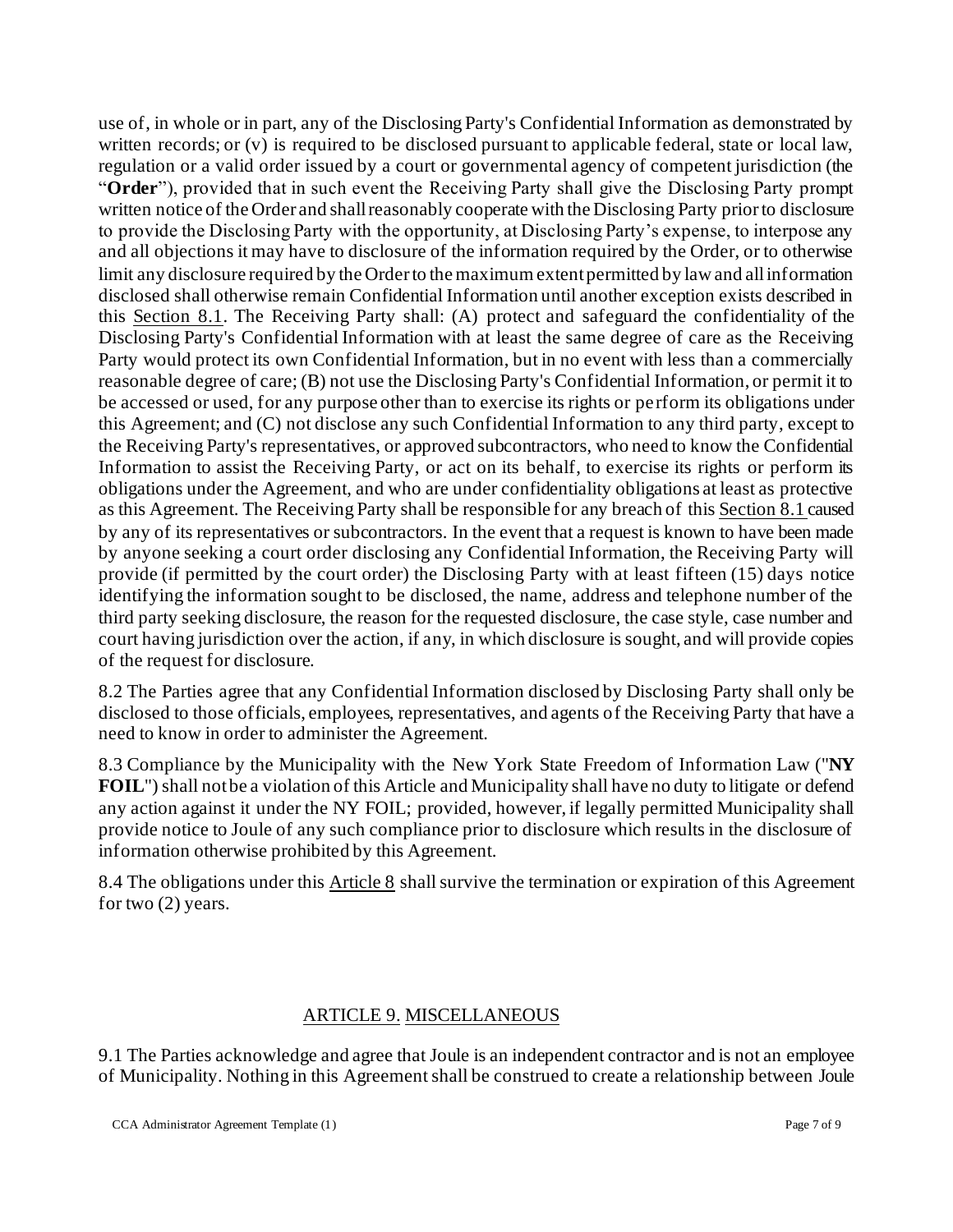and Municipality of a partnership, association, or joint venture.

9.2 Neither Party may assign this Agreement without obtaining the written consent of the other Party, which consent shall not be unreasonably withheld, conditioned or delayed.

9.3 All notices concerning breach or termination of this Agreement (each, a "**Breach or Termination Notice**") shall be in writing and addressed to the Parties at the applicable Address for Notices set forth on the signature page of this Agreement(or to such other address that may be designated by a receiving Party from time to time in accordance with this Section). All Breach or Termination Notices shall be delivered by personal delivery, nationally recognized overnight courier (with all fees pre -paid), facsimile, or email (with confirmation of transmission) or certified or registered mail (in each case, return receipt requested, postage pre-paid). Except as otherwise provided in this Agreement, a Breach or Termination Notice is effective only (a) upon receipt by the receiving Party, and (b) if the Party giving the Notice has complied with the requirements of this Section.

9.4 This Agreement constitutes the entire understanding of the Parties with respect to the subject matter hereof and supersedes all prior negotiations, discussions, undertakings and agreements between the Parties. This Agreement may be amended or modified only by a writing executed by the duly authorized officers of the Parties. It is understood and agreed that this Agreement may not be changed, modified, or altered except by an instrument, in writing, signed by the Parties.

9.5 Any controversy or claim, whether based upon contract, statute, tort, fraud, misrepresentation or other legal theory, related directly or indirectly to this Agreement, whether between the Parties, or of any of the Parties' employees, agents or affiliated businesses, will be resolved under the laws of the State of New York without regard to conflict of laws principles, in any court of competent jurisdiction.

9.6 If any provision of this Agreement is held invalid or unenforceable, such provision shall be deemed deleted from this Agreement and shall be replaced by a valid, mutually agreeable and enforceable provision which so far as possible achieves the same objectives as the severed provision was intended to achieve, and the remaining provisions of this Agreement shall continue in full force and effect.

9.7 Section headings are inserted in this Agreement for convenience only and are not to be used in interpreting this Agreement.

9.8 This Agreement may be executed in counterparts, each of which shall be deemed an original, but all of which together shall be deemed to be one and the same agreement. A signed copy of this Agreement delivered by facsimile, email or other means of electronic transmission shall be deemed to have the same legal effect as delivery of an original signed copy of this Agreement.

[Signature page to follow]